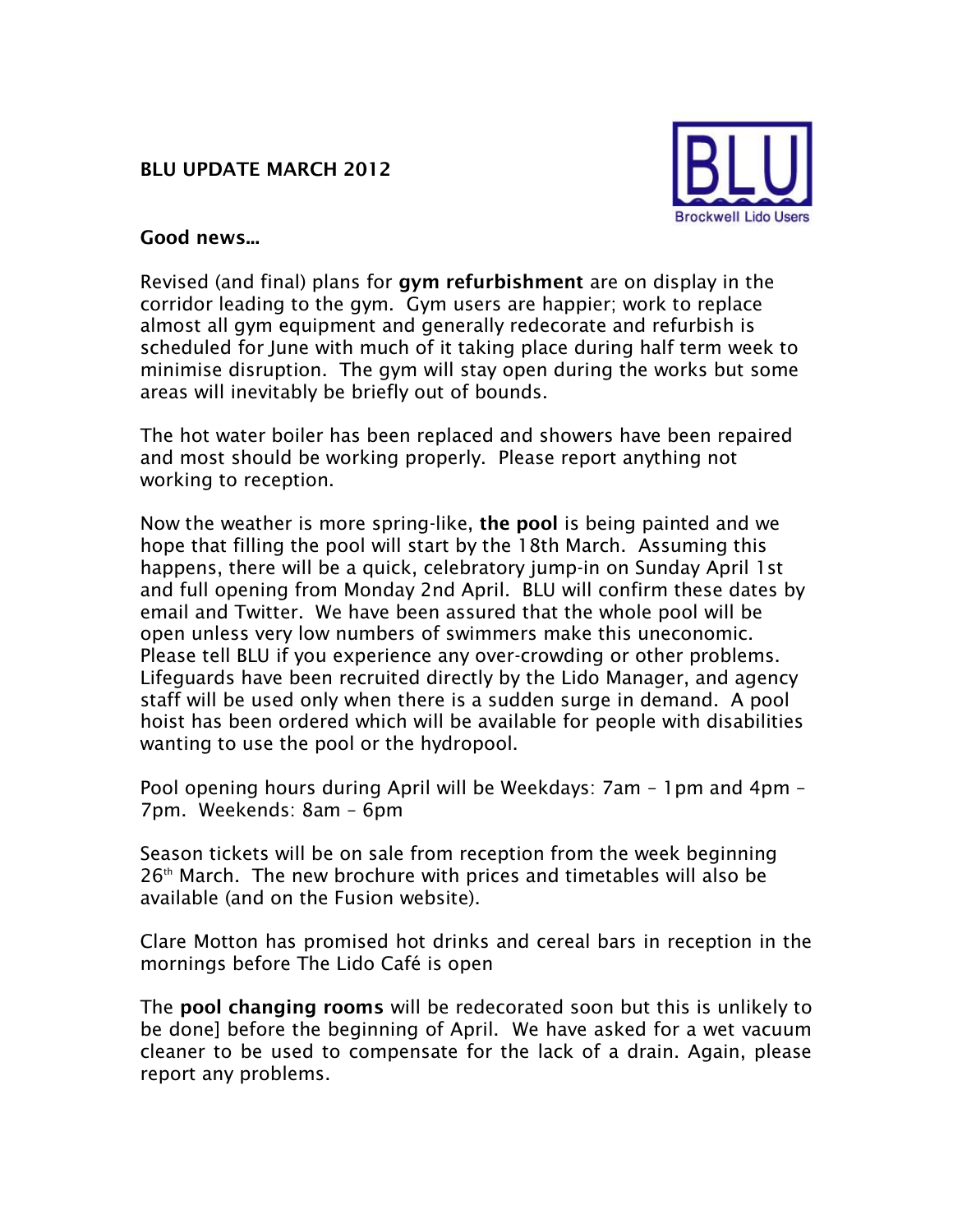The **hydropool** continues to have problems and Clare is working hard with the manufacturers to identify the cause. Some of the problems have been blamed on people using lotions and potions or failing to shower thoroughly before getting in the water. There is a new code of conduct displayed in the Spa and available at reception which refers to these points and also to limiting "refreshments" taken into the Spa to a plastic bottle of water.

**The Lido Cafe** terrace has re-opened in time for the spring sunshine. See www.thelidocafe.co.uk for latest menus and special events.

We are looking forward to seeing a **photo-board** in reception which will feature all Lido staff. There is a photo of BLU committee members on the BLU notice board.

Planning permission has been granted for a ticket machine and signage in the **car park.** Lido users and park users will be given at least 2-3 weeks' notice of how the car park will be operated. Bona fide people will have to buy a permit, but will then get two hours of free parking. Commuters and West End shoppers will no longer be able to park at the Lido and the Disabled Bays will be protected. Watch out for notices in the car park and in the Lido. BLU will email and Tweet specific information when we have it

You can **book classes online** but you need to get a log-in and password first by calling or visiting Lido reception. This system will mean you won't need to queue for a ticket at reception. The class teacher will know who has booked. This will work for those on a waiting list too.

Enjoy a **therapeutic massage** at the Lido and help **St Christopher's Hospice.** Becca Thackray is a fully qualified masseuse and she is offering a 45 minute full body massage for £35 with the whole amount being donated to the hospice. Book at least a day ahead for any Tuesday at 3.15, 4.15 or 5.15. Please bring one or preferably two large towels.

General Manager, Clare Motton, is holding **monthly open door sessions**. Forthcoming dates are April 16th, May 15th and June 18th 5.30-6.30pm. In between these times, praise, comment, suggest or complain via the "Please Tell Us What You Think" cards available in reception.

If you have children, from a few months old to late teens, you mustn't miss Whippersnappers! Don't forget they do an after-school club, including pick-up from local schools. [www.whippersnappers.org](http://www.whippersnappers.org/)